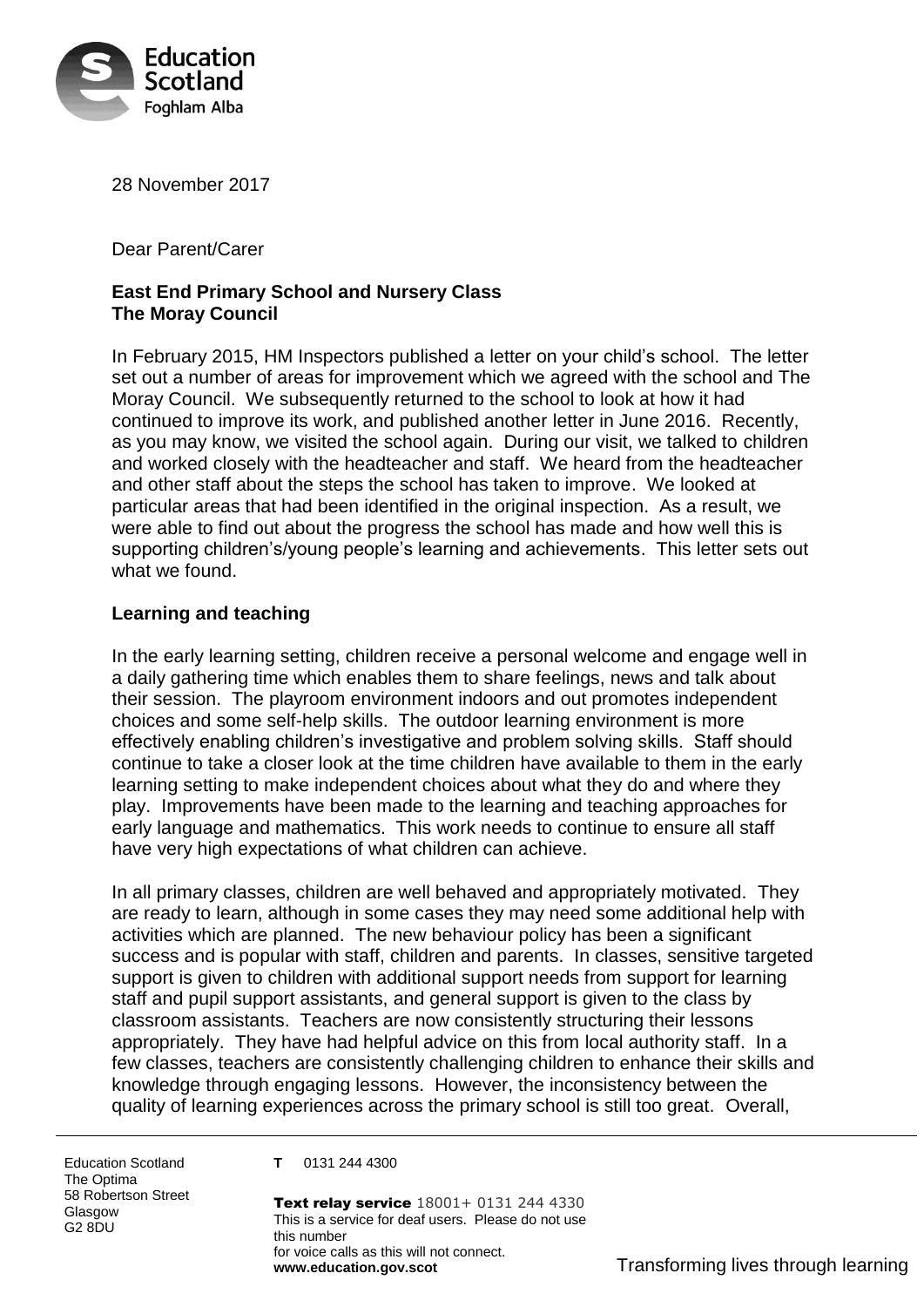children would benefit from more opportunities to have a say about learning in the school and to be actively involved in more engaging lessons.

# **Curriculum**

The curriculum in the early learning and childcare setting has improved and gaps in provision identified at the last inspection have been addressed. However, work still needs to continue to build the curriculum. The school should be clearer about the methods that staff are using to organise learning opportunities. There is also scope to further develop breadth, challenge and application in children's learning. Staff in the early learning and childcare setting should develop further how they use children's interests to plan meaningful learning for them.

A revision of the school's curriculum has been taking place over the past two years. Staff have been involved in work to develop the way that lessons can be planned to make them more relevant to children, involving different areas of the curriculum whilst studying an issue that children can identify with. They have also introduced approaches which help children to be more positive about their own abilities and are beginning to celebrate their achievements more effectively. The school should continue with its plans to further develop the curriculum, following local and national advice. Parents now feel better informed about the curriculum and think that the school has worked hard to make sure that they are kept up to date with developments. They receive class and school newsletters and are invited to events in school including information evenings about different aspects of what is taught in school.

## **Self-evaluation and improvement**

Staff in the early learning and childcare setting are familiarising themselves with more recent self-evaluation guidance. A greater focus on family activity has been put in place to build capacity in families to become more involved in the setting and engaging in their child's early learning. There is scope to consider how the school will bring about consistency between the morning and afternoon sessions in the early learning setting.

An improvement plan is in place in the early learning and childcare setting and primary school which takes account of local and national priorities. There is now greater involvement of staff in the development of school initiatives. Staff report feeling much more involved in the work of the school and that they work as a team, supporting each other. The school is improving its use and range of data to measure and report on children's progress. However, attainment data gathered by the school does not yet show improvement over time and there is still much work to be done to improve children's progress in areas such as writing. Overall, children's presentation of work, including their spelling, punctuation and handwriting, still has considerable room for improvement.

## **What happens next?**

The school has made some progress since the original inspection. We will ask for a report on progress within 18 months of the inspection. This report will inform any